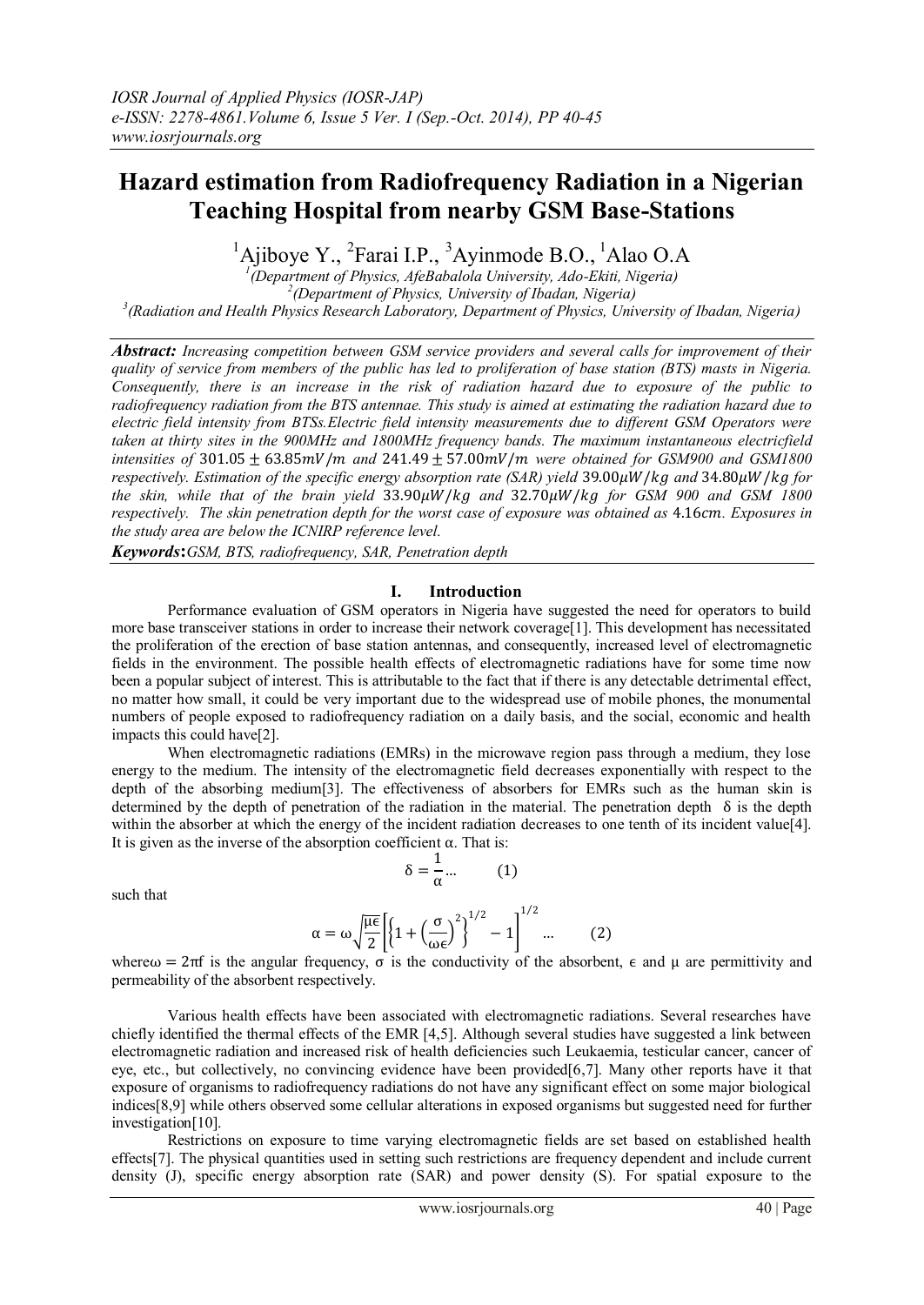electromagnetic field in the far field of a radiating antenna, the power density, which is the rate of energy flow per unit area of space and measured in Watts per square meters, can readily be measured since the relationship between the electric and magnetic fields are known.

Radiation survey meters are usually calibrated to read the far field power density corresponding to the measured electric field intensity[11]. This relationship is given as:

$$
S = \frac{|E|^2}{\eta} = \eta |H|^2 ... \tag{3}
$$

where E and H are the root mean square values of the electric and magnetic field strengths respectively and η is the wave impedance which is 377 Ohm in free space[12]. Table 1 presents the ICNIRP reference levels for general public exposure to time varying electromagnetic fields.

|  |  |  |  |  | Table 1: ICNIRP reference levels for general public exposure to time varying electric and magnetic fields |
|--|--|--|--|--|-----------------------------------------------------------------------------------------------------------|
|  |  |  |  |  |                                                                                                           |

| <b>Frequency (MHz)</b> | Electric Field Strength (V/m) | Magnetic Field Strength $(A/m)$ | <b>Equivalent Power Density</b><br>(W/m <sup>2</sup> ) |
|------------------------|-------------------------------|---------------------------------|--------------------------------------------------------|
| 400-2000               | $1.375\sqrt{f}$               | $0.0037\sqrt{f}$                | f/200                                                  |
| 2000-3000              | 61                            | 0.16                            | 10                                                     |

Animportant physical quantity used in setting restrictions on exposure to time varying electromagnetic fields is the specific energy absorption rate (SAR) expressed in watts per kilogram  $(W/Kg)$ . The SAR is an important dosimetric quantity for non-ionizing radiations. It is the time derivative of dissipated energy per unit mass of an exposed body or the absorbed power per unit mass of tissue. It is usually averaged over the whole body or over a tissue mass of 1g or 10g. It is expressed mathematically as:

$$
SAR = \frac{d}{dt} \left( \frac{dW}{dm} \right) = \frac{d}{dt} \left( \frac{dW}{\rho dV} \right) ... (4).
$$

In terms of the electrical parameters, the SAR can be calculated by

$$
SAR = \frac{\sigma}{2\rho} |E|^2 \dots \qquad (5)
$$

whereE is the amplitude of electric field  $(v/m)$ ,  $\sigma$  is the conductivity  $(s/m)$ , and  $\rho$  is the mass density of the tissue. The electrical properties of a biological material vary with absorbed electromagnetic radiation frequency. Dielectric properties of skin and brain tissues are presented in Table 2.

| Properties of Tissue |         | Relative Permittivity $\varepsilon_r$ | Conductivity $\sigma(S/m)$ | Mass Density $\rho$ (kg/<br>$m^3$ |
|----------------------|---------|---------------------------------------|----------------------------|-----------------------------------|
| Skin                 | 900MHz  | 43.8                                  | 0.86                       | 1000                              |
|                      | 1800MHz | 38.87                                 | . 19                       | 1000                              |
| Brain                | 900MHz  | 45.8                                  | 0.77                       | 1030                              |
|                      | 1800MHz | 43.5                                  |                            | 1030                              |

**Table 2:** The relative permittivity, conductivity and mass density used at 900 and 1800MHz [13]

Several methods have been developed to guide against direct exposure of human beings to electromagnetic radiations which includes the development of phantom models fabricated with various tissue geometries and specially developed tissue equivalent materials and fitted measurement probes[14,15]. Another method used in the determination of SAR which has gained prominence over the years is the finite-difference time-domain (FDTF) method<sup>[16,17,18]</sup>. Many electromagnetic field simulators have been developed based on the FDTD method to investigate the interaction between human head models and incident plane wave source[19].

# 1. **The Study Area**

# **II. Materials And Methods**

The study area is a hospital located in Ibadan, Nigeria, then the largest city in West Africa. It is located on coordinates  $7^{\circ}24'07''$  Nand  $03^{\circ}54'04''$  E. Measurements were taken in a representative manner at the study area to include clinical areas, residential areas, business areas and academic areas. The study area was chosen for this study more particularly to provide a baseline data for radiofrequency exposure in the study area. Although radiofrequency interference (RFI) has been observed in some medical device in close proximity with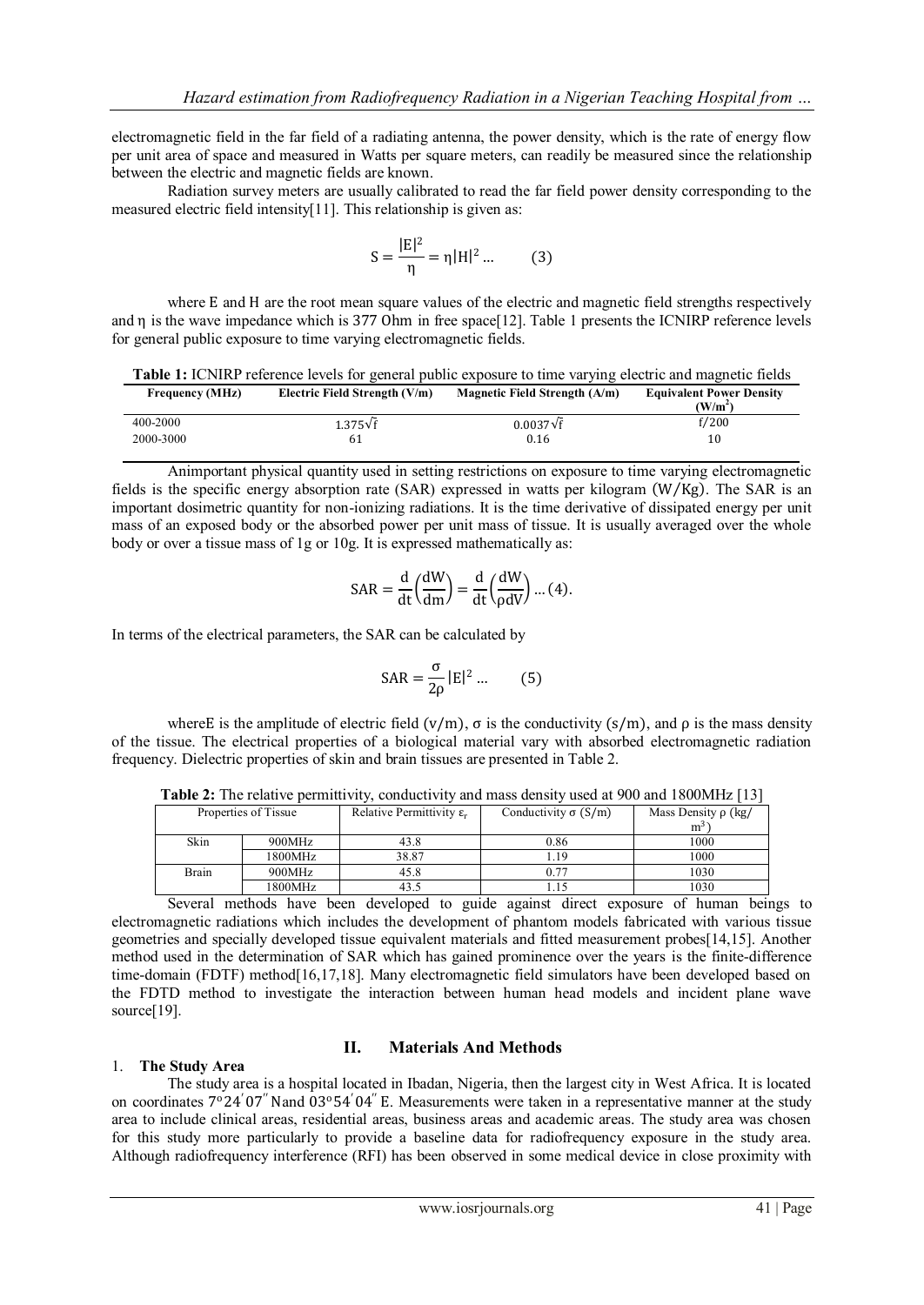cell phone [20,21], a look at the level of radiofrequency field emanating from base stations and estimation of its potential hazard may also be useful for future studies.

# 2. **Measurement**

Electric field strengths were monitored via a spectrum analyzer for GSM radiofrequency radiation. The spectrum analyzer was used with an omni directional antenna which has the capacity for radial isotropic measurements between 700MHz to 2.5GHz. Measurements were taken for all GSM Operators in the study area taking into consideration the allocated frequency band by the Nigerian Communications Commission (NCC).There are five operators each in the 900 MHz and 1800 MHz frequency band. For the purpose of this study, the five operators in each band are coded (Op 1 to Op 5) as presented in the NCC frequency spectrum allocation in Table 3.

|                             |           | Table 3: NCC Frequency Spectrum Allocation |            |            |           |
|-----------------------------|-----------|--------------------------------------------|------------|------------|-----------|
|                             |           | <b>900 MHZ</b>                             |            |            |           |
| Operator                    | Etisalat  | MTel                                       | Glo        | <b>MTN</b> | Zain      |
| Transmitting                | (Op1)     | (Op 2)                                     | (Op 3)     | (Op 4)     | (Op 5)    |
| Frequency                   | 935-940   | 940-945                                    | 945-950    | 950-955    | 955-960   |
|                             |           | <b>1800MHZ</b>                             |            |            |           |
| Operator                    | MTel      | Glo                                        | <b>MTN</b> | Zain       | Etisalat  |
| Transmitting                | (Op1)     | (Op 2)                                     | (Op 3)     | (Op 4)     | (Op 5)    |
| Frequency                   | 1805-1820 | 1820-1835                                  | 1835-1850  | 1850-1865  | 1865-1880 |
| $\sim$ $\sim$ $\sim$ $\sim$ |           |                                            |            | .<br>. .   | .<br>- -  |

The field strength measurements were averaged over a six minute period in compliance with the ICNIRP reference level [7].

## **III. Results And Discussion**

Measurement of GSM 900 and GSM 1800 field strengths took place within the premises of a teaching hospital in Ibadan, Nigeria. The maximum electric field strength values of 900 MHz Spectrum allocation and their distributions in thirty measurement sites for the five Operators within the spectrum are shown in Fig. 1.



**Figure 1:**Electric Field strengths for Operators in the 900MHz Spectrum

In the 900 MHz spectrum allocation, Operator 4 radiates the most with maximum exposure of 301.05 mV/m and a mean exposure of 61.06mV/m while Operator 5 radiates the least with a maximum exposure of 146.91mV/m and a mean exposure of 33.95mV/m. Table 4 summarized the exposure levels in the 900 MHz spectrum allocation.

Variations in the radiofrequency fields are attributable to reflection, refraction and diffraction of electromagnetic radiation to a large number of scatterers and absorbing objects around the measurement site such as buildings, trees, vehicles etc. Buildings provide a strong shadowing effect to electromagnetic fields [22, 23].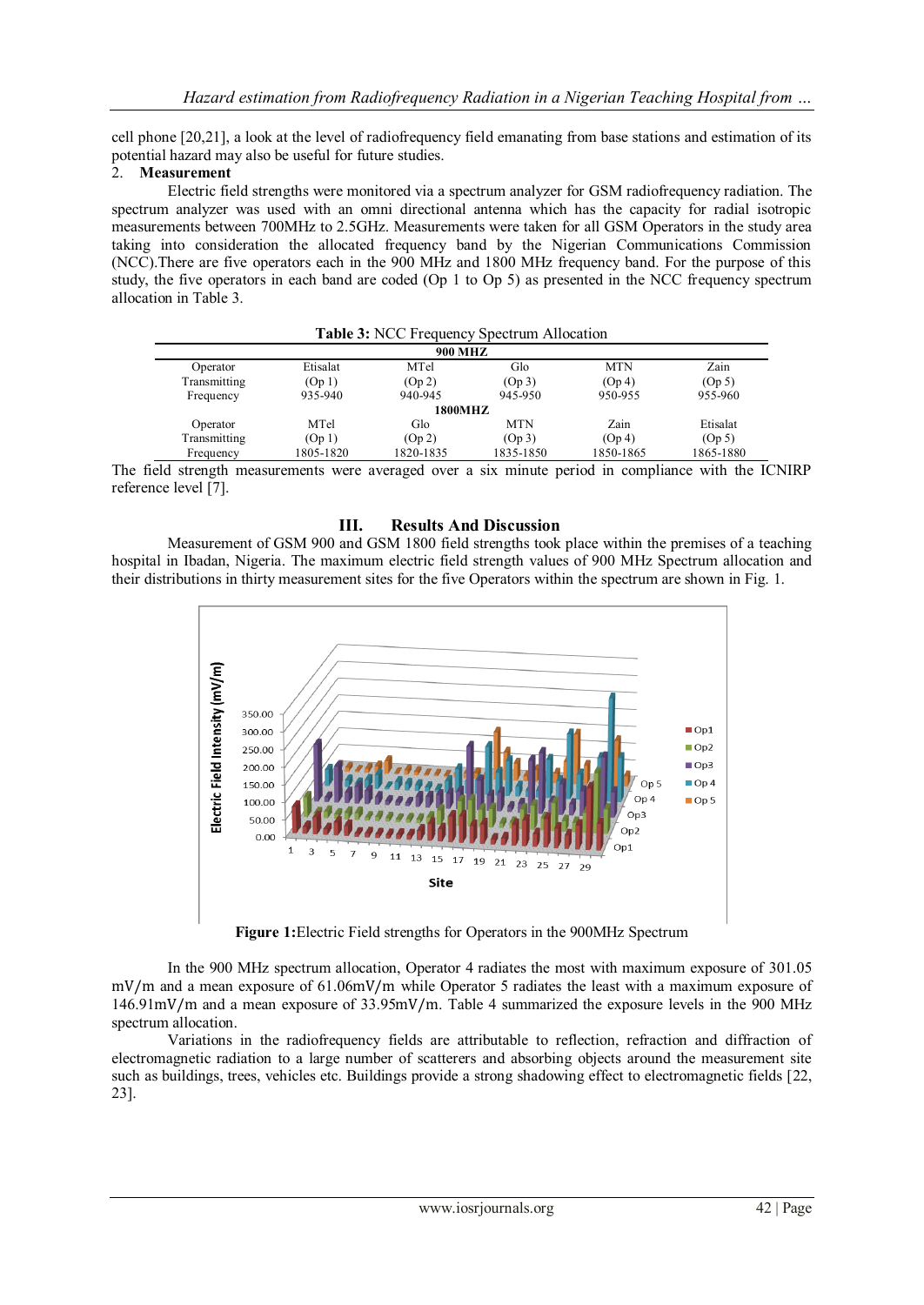|                 | <b>Table 4:</b> Exposure results obtained for 900MHz Spectrum allocation |                                   |                                      |                                               |                                                                                      |  |  |  |
|-----------------|--------------------------------------------------------------------------|-----------------------------------|--------------------------------------|-----------------------------------------------|--------------------------------------------------------------------------------------|--|--|--|
|                 | <b>900 MHz</b>                                                           |                                   |                                      |                                               |                                                                                      |  |  |  |
| Operator        | <b>Minimum</b><br><b>Exposure</b><br>(mV/m)                              | Mean<br><b>Exposure</b><br>(mV/m) | Maximum<br><b>Exposure</b><br>(mV/m) | <b>Standard</b><br><b>Deviation</b><br>(mV/m) | Max<br>Percentage<br>of<br><b>ICNIRP</b><br>Exposure<br>to<br><b>Reference Level</b> |  |  |  |
| Op <sub>1</sub> | 9.12                                                                     | 45.18                             | 174.19                               | 33.82                                         | 0.42%                                                                                |  |  |  |
| Op 2            | 7.77                                                                     | 38.66                             | 172.35                               | 34.08                                         | 0.42%                                                                                |  |  |  |
| Op 3            | 10.09                                                                    | 65.10                             | 183.25                               | 53.26                                         | 0.44%                                                                                |  |  |  |
| Op <sub>4</sub> | 5.49                                                                     | 61.06                             | 301.05                               | 63.85                                         | 0.73%                                                                                |  |  |  |
| Op 5            | 1.94                                                                     | 33.95                             | 146.91                               | 40.33                                         | 0.36%                                                                                |  |  |  |

Generally, Operators in the 1800MHz spectrum has lesser exposure compared to operators in the 900 MHz spectrum with the maximum exposure of 241.97mV/mand a mean exposure of 56.01mV/m obtained for operator 3 as shown in table 5. Figure 2 presents the exposures due to the five operators in the 1800MHz spectrum allocation. Operators 4 and 5 have the least exposure with average exposures of 32.49mV/m and 25.76mV/m respectively. At some measurement sites, the exposures due to these two operators were almost at the noise floor of the spectrum.



**Figure 2:**Electric Field Intensity by 5 Operators in the 1800MHz Spectrum

Overall assessment of the exposures in the 900MHz and 1800MHz spectrum allocation show that the power densities are much less than the ICNIRP reference level as shown in table 3 and table 4.

**Table 5:** Exposures results obtained for 1800MHz Spectrum allocation

| <b>1800 MHz</b> |                 |                 |                 |                  |                            |  |  |
|-----------------|-----------------|-----------------|-----------------|------------------|----------------------------|--|--|
| Operator        | <b>Minimum</b>  | Mean            | Maximum         | <b>Standard</b>  | Percentage of Max Exposure |  |  |
|                 | <b>Exposure</b> | <b>Exposure</b> | <b>Exposure</b> | <b>Deviation</b> | to ICNIRP Reference Level  |  |  |
|                 | (mV/m)          | (mV/m)          | (mV/m)          | (mV/m)           |                            |  |  |
| Op <sub>1</sub> | 5.82            | 28.40           | 94.98           | 22.84            | 0.16%                      |  |  |
| Op <sub>2</sub> | 5.82            | 41.73           | 107.97          | 30.81            | 0.19%                      |  |  |
| Op 3            | 5.14            | 56.01           | 241.97          | 57.00            | 0.41%                      |  |  |
| Op <sub>4</sub> | 0.00            | 12.15           | 32.49           | 8.32             | 0.06%                      |  |  |
| Op <sub>5</sub> | 0.00            | 10.99           | 25.76           | 8.32             | 0.04%                      |  |  |

The estimated SARs due to each operator using the parameters for the skin and brain provided in table 2 are presented in table 6. Estimated SAR for the skin ranges from 0.63μW/kgto 39.00μW/kg, while the estimated SAR for the brain ranges from 0.59μW/kg to 33.90μW/kg.

|              | <b>Table 6:</b> Estimated SAR to the skin and brain |       |                 |       |                 |      |  |  |
|--------------|-----------------------------------------------------|-------|-----------------|-------|-----------------|------|--|--|
|              | Estimated SAR $(\times 10^{-6} W/kg)$               |       |                 |       |                 |      |  |  |
|              |                                                     | Op 1  | Op <sub>2</sub> | Op 3  | Op <sub>4</sub> | Op 5 |  |  |
| Skin         | 900 MHz                                             | 13.00 | 12.80           | 14.40 | 39.00           | 9.20 |  |  |
|              | 1800 MHz                                            | 5.37  | 6.94            | 34.80 | 0.63            | 0.39 |  |  |
| <b>Brain</b> | 900 MHz                                             | 11.30 | 11.10           | 12.60 | 33.90           | 8.07 |  |  |
|              | 1800 MHz                                            | 5.04  | 6.51            | 32.70 | 0.59            | 0.37 |  |  |

Using equations (1) and (2), the absorption coefficient and penetration depth in skin and brain tissues were obtained. These results are presented in table 7 for frequencies 900MHz and 1800MHz.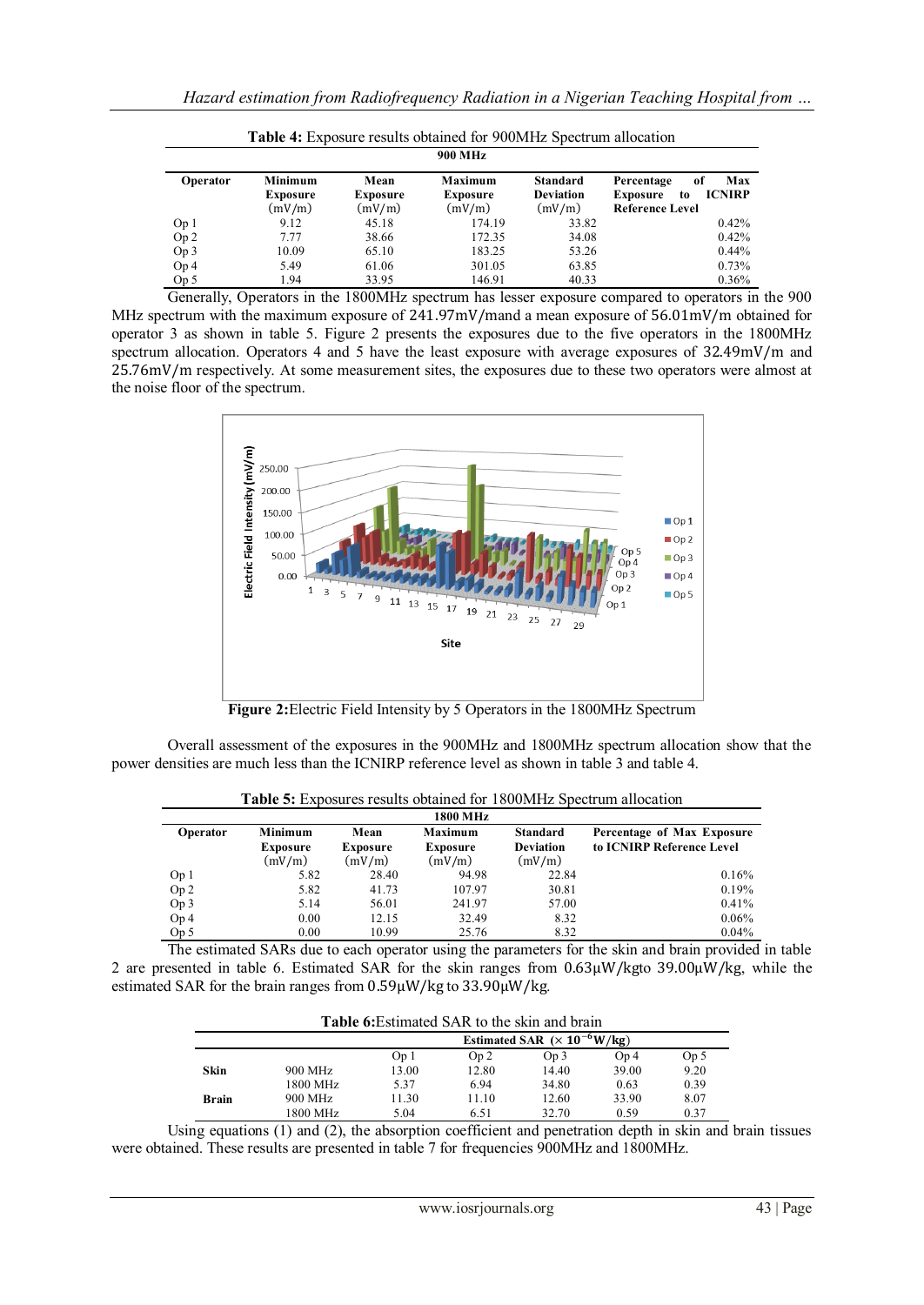| <b>Table</b> 7. Trosof priori Courticities and penetration deput in SKIII and Brain hissaes |           |                                                               |                                 |  |  |  |  |
|---------------------------------------------------------------------------------------------|-----------|---------------------------------------------------------------|---------------------------------|--|--|--|--|
|                                                                                             | Frequency | <b>Absorption coefficient</b><br>$\alpha$ (cm <sup>-1</sup> ) | Penetration depth $\delta$ (cm) |  |  |  |  |
| Skin                                                                                        | 900MHz    | 0.24                                                          | 4.16                            |  |  |  |  |
|                                                                                             | 1800 MHz  | 0.36                                                          | 2.81                            |  |  |  |  |
| Brain                                                                                       | 900MHz    | 0.21                                                          | 4.72                            |  |  |  |  |
|                                                                                             | 1800MHz   | 0.33                                                          | 3.07                            |  |  |  |  |

| <b>Table 7:</b> Absorption Coefficients and penetration depth in Skin and Brain tissues |  |
|-----------------------------------------------------------------------------------------|--|
|-----------------------------------------------------------------------------------------|--|

#### **IV. Conclusion**

The level of radiofrequency radiation in the measurement sites were found to be far below the ICNIRP reference level. The maximum instantaneous electric field intensities of 301.05  $\pm$  63.85mV/m and 241.49  $\pm$ 57.00mV/m were obtained for GSM900 and GSM1800 respectively. Estimation of the specific energy absorption rate (SAR) yield 39.00μW/kg and 34.80μW/kg for the skin, while that of the brain yield 33.90μW/ kg and 32.70μW/kg for GSM 900 and GSM 1800 respectively. The skin penetration depth for the worst case of exposure was obtained as 4.16cm. Exposures in the study area are below the ICNIRP reference level.

The study showed that worst case exposures in the 900MHz and 1800MHz spectraare 0.73% and 0.41% of the ICNIRP reference level respectively. Irrespective of the levels of radiofrequency radiation, there have been several reports on the biological effects of radiofrequency radiation. This calls for the need for protection against excessive exposure electromagnetic radiations.

#### **Acknowledgements**

This work was supported by the Department of Physics, University of Ibadan, Nigeria. Many thanks to Prof. I.P. Farai whose support and guidance contributed in no small measure to the success of this work.

#### **References**

- [1]. J.J. Popoola, I.O. Megbowon, V.S.A. Adeloye. Performance Evaluation and Improvement on Quality of Service of Global System for Mobile Communications in Nigeria.Journal of Information Technology Impact, 9(2): 2009,91-106.
- [2]. Edumed. Latin American Experts Committee on High Frequency Electromagnetic Fields and Human Health Scientific Review on Non-Ionizing Electromagnetic Radiation in the Radiofrequency Spectrum and its Effects on Human Health, 2010.
- [3]. H. Cember and T. Johnson. Introduction to Health Physics. 2009 (McGraw-Hill. ISBN 978-0-07-142308-3, 4th Ed).
- [4]. IUPAC Compendium of Chemical Terminology, 1997. 2<sup>nd</sup> Ed. Retrieved from [www.old.iupac.org/goldbook/D01605.pdf](http://www.old.iupac.org/goldbook/D01605.pdf) on 15/07/14.
- [5]. S. Seker, and G. Apaydin. "Effects of Electromagnetic Fields on Human Beings and Electronic Devices", 1st International Conference on Electronics and Computer, Bishkek, Kyrgyzstan, Apr. 2004.
- [6]. P. Bernardi, M. Canagnaro, and E. Piuzzi. Specific Absorption Rate and Temperature Elevation in a Subject Exposed in the Far-Field of Radiofrequency Sources operating in the 10-900MHz Range. IEEE Transactions on Biomedical Engineering, 50(3):2003, 295-304.
- [7]. Scientific Committee on Emerging and Newly Identified Health Risks, Health Effects of EMF, (SCHNHR, EC, Brussels), 2009.
- [8]. ICNIRP. Guidelines for Limiting Exposure to Time-Varying Electric, Magnetic and ElectromagneticFields (up to 300 GHz), ICNRP Guidelines,74(4): 1998, 494-522.
- [9]. A. Maes, M. Collier, D. Slaets, and L. Verschaeve. Cytogenetic effects of microwaves from mobile communication frequencies (954 MHz). Electromagnetic Biology 14: 1995, 91-98.
- [10]. O.M. Garson, T.L.McRobert, L.J. Campbell, B.A. Hocking, and I. Gordon. A chromosomal study of workers with long term exposure to radiofrequency radiation. Med. J. Aust. 165: 1999, 289-292.
- [11]. A.A. Otitoloju, V.O.Osunkalu, I.A.Obe, O.A.Adewale, and O.R. Akinde. Level of Radiofrequency (RF) Radiations from GSM Base Stations and its Biological Effects on Albino Mice, Musmusculus. J. Appl. Sci. Environ. Manage. 14 (3): 2010, 87 – 93.
- [12]. H. Cember and T. Johnson. Introduction to Health Physics. 2009 (McGraw-Hill. ISBN 978-0-07-142308-3, 4th Ed).
- [13]. A. Z. El Dein and A. Alaeddin. Specific Absorption Rate (SAR) induced in Human Heads of various sizes when using a Mobile Phone. Proceedings of the World Congress on Engineering, June 30 – July 2, 2010, London, U.K. Vol. 1. ISBN: 978:988-17012-9-9.
- [14]. E.R. Adair and R.C. Petersen. Biological effects of radiofrequency/microwave radiation review. IEEE Transactions on Microwave Theory Technology 50 (3): 2002, 953 – 962.
- [15]. M. Zhang, and A. Alden. Calculation of Whole-Body SAR from a 100MHz Dipole Antenna.Progress in Electromagnetics Research, 119: 2011, 133-153.
- [16]. S. Khalatbari, D. Sardari, A.A.Mirzaee, and H.A. Sadafi. Calculating SAR in Two Models of the Human Head Exposed to Mobile Phones Radiations at 900 and 1800 MHz.Progress in Electromagnetics Research Symposium 2006, Cambridge, USA, March 26-29, 2006.
- [17]. A. Hirata, O. Fujiwara, T.Nagaoka, and S. Watanabe. Estimation of Whole-Body SARs in Human Models Due to Plane-Wave Exposure at Resonance frequency. Electromagnetic Compatibility, IEEE Transactions on, 52(1): 2010, 41-48.
- [18]. S. Paker, and K. Sergi. FDTD Evaluation of the SAR Distribution in a Human Head near a Mobile Cellular Phone. Electrik 6(3): 1998, 227-242.
- [19]. M. Martinez-Burdalo, A. Martin, M.Anguiano, and R. Villar. Comparison of FDTD-Calculated Specific Absorption Rate in Adults and Children when using a Mobile Phone at 900 and 1800MHz. Phys. Med. Biol. 49: 2004, 345-354.
- [20]. V. Purushothaman, N.Vignesh, and S. Vijayakumar. FDTD Computation of SAR Distributions in Human Head for Mobile Phones.International Journal of Scientific Engineering and Technology, 2(11): 2013, 1069-1073.
- [21]. S. Helhel, Z.A.Colak, and S. Ozen. Distance and Location of both Mobile Phones and Health Care Units: Determines the Interference Level. American Journal of Biomedical Engineering, 1(2):2011, 78-82.
- [22]. S.E. Lapinsky and A.C. Easty. Electromagnetic interference in Critical Care. Journal of Critical Care, 21: 2006, 267-270.